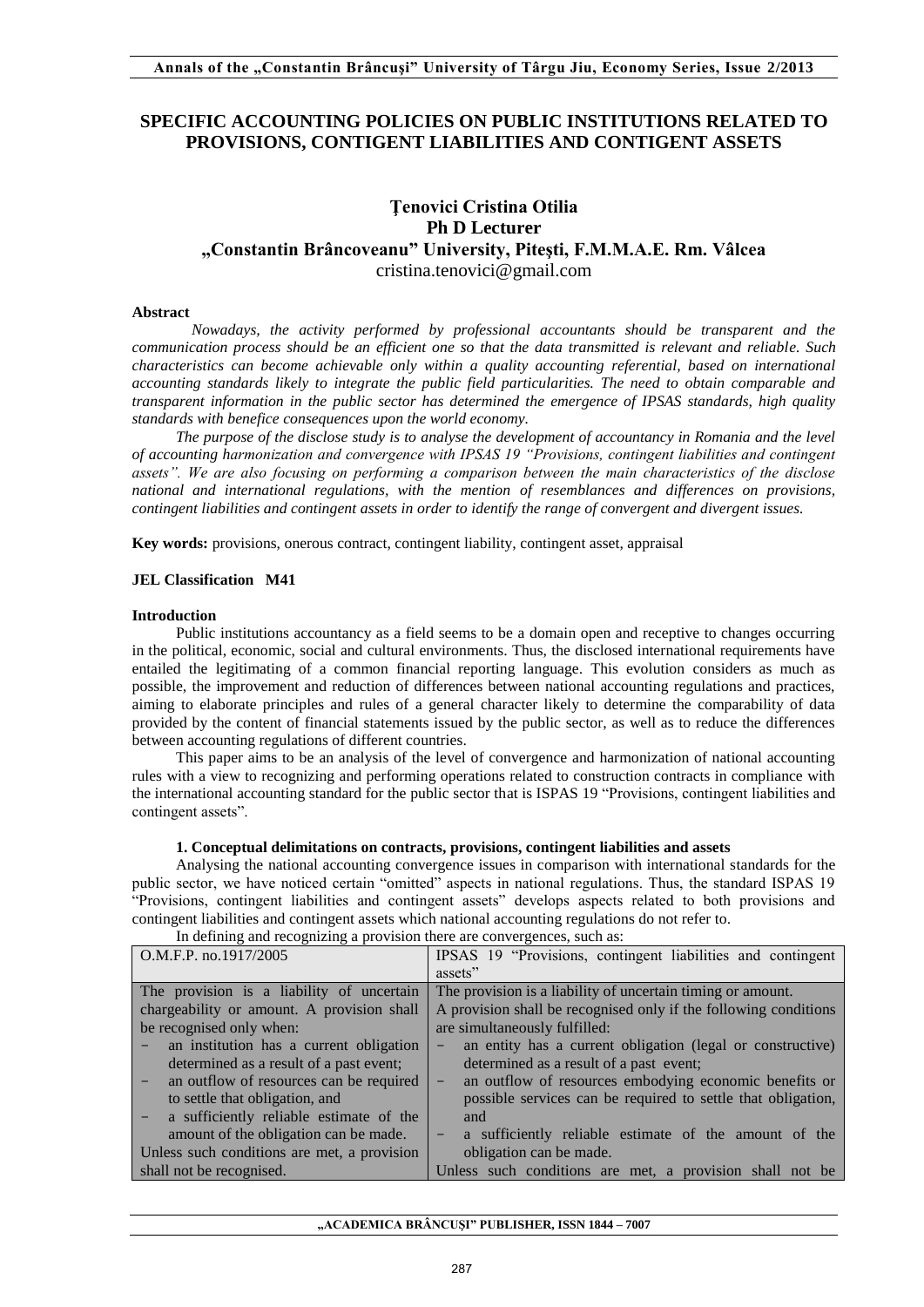# **Annals of the "Constantin Brâncuşi" University of Târgu Jiu, Economy Series, Issue 2/2013**

| O.M.F.P. no.1917/2005                          | IPSAS 19 "Provisions, contingent liabilities and contingent<br>assets"            |  |  |  |
|------------------------------------------------|-----------------------------------------------------------------------------------|--|--|--|
|                                                | recognised.                                                                       |  |  |  |
| The measurement of a provision occurs as such: |                                                                                   |  |  |  |
| O.M.F.P. no.1917/2005                          | IPSAS 19 "Provisions, contingent liabilities and contingent                       |  |  |  |
|                                                | assets"                                                                           |  |  |  |
| The recognised amount                          | The amount recognized as a provision shall be the best estimate                   |  |  |  |
| of a provision must reconstitute               | of the expenditure required to settle the disclose obligation at the reporting    |  |  |  |
| the best estimate on the date of               | date.                                                                             |  |  |  |
| balance sheet of the expenditures              | The best estimate of the expenditure required to settle the                       |  |  |  |
| necessary to settle a disclose                 | disclose obligation is the amount that an entity would rationally pay to          |  |  |  |
| obligation.                                    | settle the obligation at the reporting date or to transfer it to a third party at |  |  |  |
| Provisions cannot exceed                       | that time. However, the estimate of the amount that an entity would               |  |  |  |
| from the point of value of their               | rationally pay to settle or transfer the obligation gives the best estimate.      |  |  |  |
| value the amounts which are                    | Future events that may affect the amount required to settle an                    |  |  |  |
| necessary for the settlement of the            | obligation shall be reflected in the amount of a provision where there is         |  |  |  |
| disclose obligation on the date of             | sufficient objective evidence that they will occur.                               |  |  |  |
| balance sheet.                                 | Where the effect of the time value of money is material, the                      |  |  |  |
|                                                | amount of a provision shall be the disclose value of the expenditures             |  |  |  |
|                                                | expected to be required to settle the obligation.                                 |  |  |  |
|                                                | Provisions shall not be recognized for net deficits from future                   |  |  |  |
|                                                | operating activities.                                                             |  |  |  |

There cannot be seen any convergence between national rules and ISPAS 19 "Provisions, contingent liabilities and contingent assets", in the respect of contingent liabilities and contingent assets. A contingent liability is [IFAC, p. 582]:

a. A possible obligation that arises from past events, and whose existence will be confirmed only by the occurrence or non-occurrence of one or more uncertain future events not wholly within the control of the entity; or

b. A disclose obligation that arises from past events, but is not recognized because:

- It is not probable that an outflow of resources embodying economic benefits or service potential will be required to settle the obligation; or
- The amount of the obligation cannot be measured with sufficient reliability

An entity shall not recognise a contingent liability. In case the entity has a liability commonly engage with other parties, this one is considered a contingent liability.

Contingent liabilities are continuously assessed for determining whether there has appeared an outflow of resources embodying economic benefits or possible services, as if such probability occurs a provision shall be recognised in the financial statements for the period of time when the adjustment of the probability on the outflow of resources occurred (for example, in case of a violation of a legal provision on the environment protection, it is not certain whether the environment was affected or not. In case it becomes clear that the environment was affected and that certain remedies are necessary, and then the entity shall recognise a provision, as the outflow of economic benefits becomes now probable).

ISPAS 19 "Provisions, contingent liabilities and contingent assets" makes the difference between provisions and contingent liabilities as follows:

- a. All provisions are contingent because they are uncertain in timing or amount. Provisions are recognized as liabilities (assuming that a reliable estimate can be made) because they are disclose obligations and it is probable that an outflow of resources embodying economic benefits or service potential will be required to settle the obligations; and
- b. Contingent liabilities are not recognized as liabilities because they are either:
	- possible obligations, as it has yet to be confirmed whether the entity has a disclose obligation that could lead to an outflow of resources embodying economic benefits or service potential; or
	- disclose obligations that do not meet the recognition criteria in this Standard (because either it is not probable that an outflow of resources embodying economic benefits or service potential will be required to settle the obligation, or a sufficiently reliable estimate of the amount of the obligation can not be made).

A contingent asset is a possible asset as a result of past events and whose existence shall be confirmed only by the emergence or non-emergence of one or more uncertain future events which cannot be entirely under the control of the entity [IFAC, 2009 p.582].

Contingent assets usually arise from unplanned or other unexpected events that are not wholly within the control of the entity, and give rise to the possibility of an inflow of economic benefits or service potential to the entity (for example the emergence of a claim subject to a legal outcome whose conclusion is still uncertain).

#### **"ACADEMICA BRÂNCUŞI" PUBLISHER, ISSN 1844 – 7007**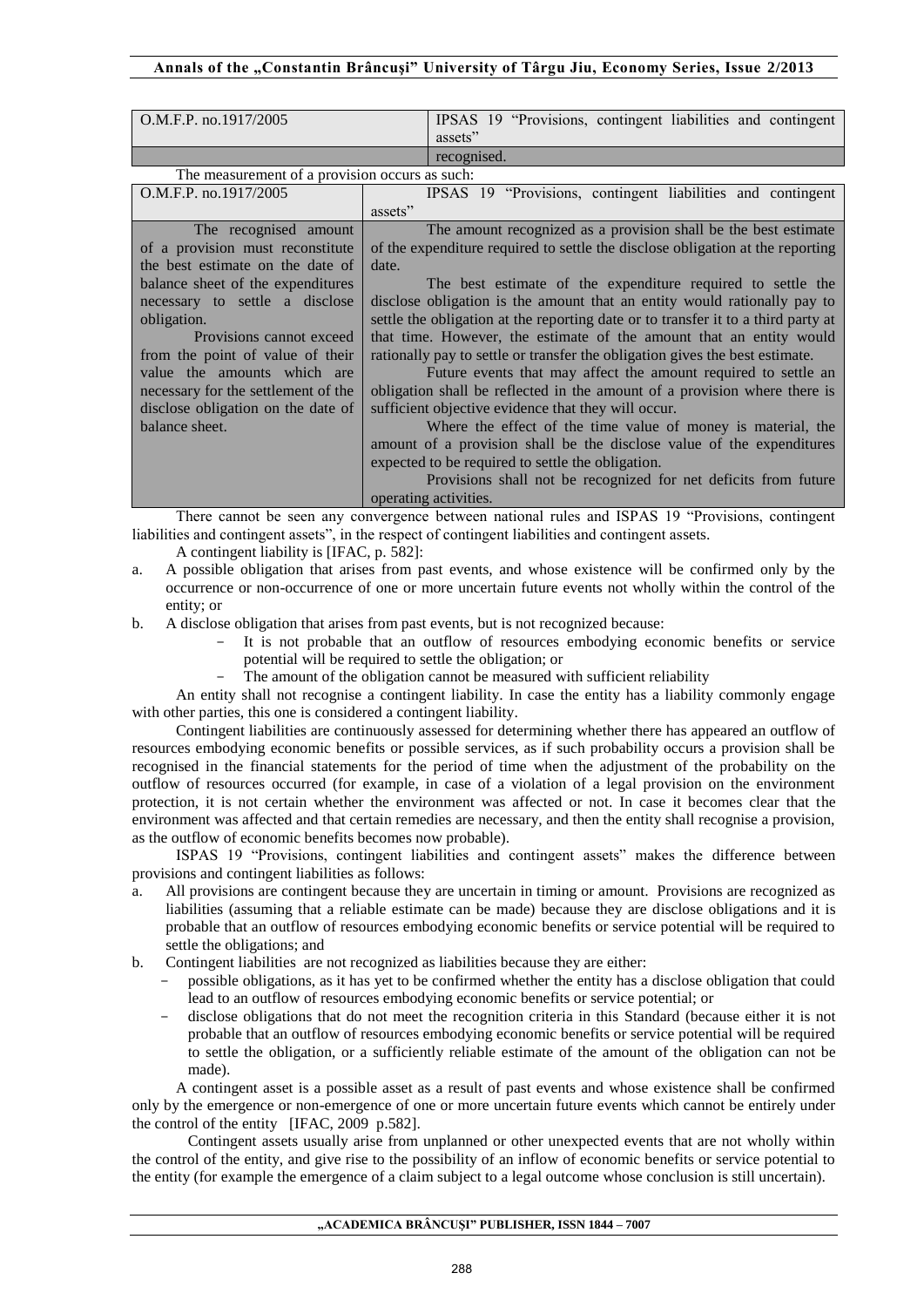Contingent assets are not recognized in financial statements, since this may result in the recognition of revenue that may never be realized. Contingent assets are assessed continually to ensure that developments are appropriately reflected in the financial statements. If it has become virtually certain that an inflow of economic benefits or service potential will arise and the asset's value can be measured reliably, the asset and the related revenue are recognized in the financial statements of the period in which the change occurs. If an inflow of economic benefits or service potential has become probable, an entity discloses the contingent asset.

Provisions in compliance with the national accounting provisions under O.M.F.P. no.1917/2005 are elements of permanent sources for the institution of uncertain chargeability or amount and which occur as a result of applying the principle of prudence. They are meant for financing risks and expenditures that past and disclose events make possible, public institutions being able to make provisions for issues such as: litigation, fines, penalties, damages, damages and other doubtful debts, provisions for warranty's to customers, including work service, provisions for decommissioning of tangible fixed assets, provisions for restructuring other provisions

**Event Disclose obligation determined by a past obligating event Outflows of resources necessary for the settlement of obligation Recognition means**  Warranty's granted The obligating event is the selling of the product with a warranty period, a fact which gives rise to a legal obligation. The outflows of resources are probable for the warranty as a whole. A provision is recognised for the best estimate of the restoration costs for the products sold before the reporting date. The promulgation of a law on the existence of a contaminated geographical area. The obligating event is the contamination of a geographical area and the promulgation of law requiring decontamination. Outflows of resources are probable. A provision is recognised for the best estimate of the decontamination costs. The contamination of a geographical area and its implicit decontamination. The obligating event is the contamination of a geographical area and the implicit obligation is the decontamination of such area. Outflows of resources are probable. A provision is recognised for the best estimate of the decontamination costs. Gravel quarries exploitations The obligating event is the construction of buildings in the exploitation area and the obligation to restore the area. Outflows of resources are probable. A provision is recognised for the best estimate of demolition and restoration costs. Applying reimbursement policy The obligating event is the selling of products, a fact which gives rise to an implicit obligation as the entity has caused buyers to expect reimbursement. It is probable that a part of the sold product to be returned for reimbursement. A provision is recognised for the best estimate of the reimbursement costs. The outsourcing of a business division and the implementation is done before the reporting date The obligating event is the transmission of decisions to the employees, a fact which give rise to an implicit obligation, as it determines them to expect the division activities to be outsourced. Outflows of resources are probable. A provision is recognised for the best estimate of the costs determined by the oursourcing of the division's activities.. The existence of an onerous contract. \* The obligating event is the signing of an onerous contract which gives rise to a legal obligation. Outflows of resources are probable. A provision is recognised for the best estimate of the unavoidable payments as a result of the onerous contract. Granting a unique warranty The obligating event is the granting of a unique Outflows of resources are probable. A provision is recognised for the best estimate of the

According to international accounting standards for the public sector, provisions can be recognised in the following situations [Ţenovici, C.O., 2013, p. 87]:

**"ACADEMICA BRÂNCUŞI" PUBLISHER, ISSN 1844 – 7007**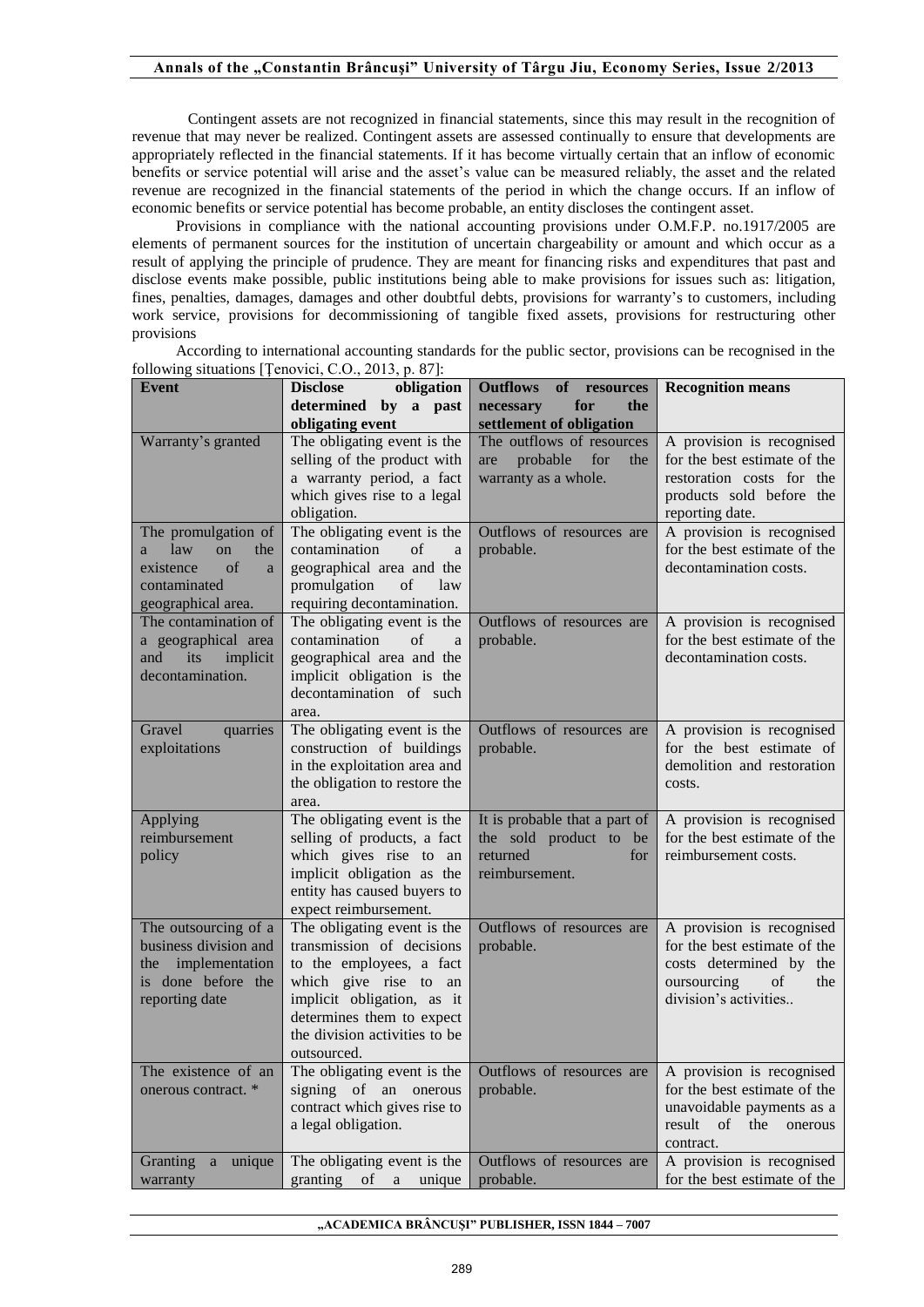| Event              | <b>Disclose</b><br>obligation                         | Outflows of resources     | <b>Recognition means</b>      |
|--------------------|-------------------------------------------------------|---------------------------|-------------------------------|
|                    | determined by a past                                  | necessary<br>the<br>for   |                               |
|                    | obligating event                                      | settlement of obligation  |                               |
|                    | warranty which gives rise                             |                           | obligation to<br>grant the    |
|                    | to a legal obligation.                                |                           | warranty.                     |
| The existence of a | available<br><b>Based</b><br><sub>on</sub>            | Outflows of resources are | A provision is recognised     |
| litigation         | evidence (generated by the                            | probable.                 | for the best estimate of      |
|                    | existence of a litigation)                            |                           | fulfilling the obligation as  |
|                    | $\overline{\phantom{a}}$ is<br>disclose<br>there<br>a |                           | a result of a final decision. |
|                    | obligation.                                           |                           |                               |

\* An onerous contract is a contract for the exchange of assets or services in which the unavoidable costs of meeting the obligations under the contract exceed the economic benefits or service potential expected to be received under it. [IFAC, 2009, p.583]. If an entity has a contract that is onerous, the disclose obligation (net of recoveries) under the contract shall be recognized and measured as a provision**.** 

Both national regulations in force and IPSAS 19 focus on issues concerning the reorganisation/restructuring of public institutions/public sector entities activity, such as:

| Law no.329 / 5.11.2009                                                  | IPSAS 19 "Provisions, contingent liabilities and contingent                     |
|-------------------------------------------------------------------------|---------------------------------------------------------------------------------|
|                                                                         | assets"                                                                         |
| According to legal regulations in force,                                | The following are examples of events that may fall under the                    |
| reorganization of public institutions in                                | definition of restructuring:                                                    |
| Romania, is achieved due to the following                               | (a) Termination or disposal of an activity or service;                          |
| events:                                                                 | (b) The closure of a branch office or termination of activities of              |
| <b>Abolishing</b><br>public<br>authority<br><b>or</b><br>a.             | a government agency in a specific location or region, or the                    |
| institutions, through the<br>merger<br>by                               | relocation of activities from one region to another;                            |
| absorption, and taking its business<br>to                               | (c) Changes in management structure, for example, eliminating                   |
| another existing public<br>authority<br><b>or</b>                       | a layer of management or executive service; and                                 |
| institution:                                                            | (d) Fundamental reorganizations that have a constructive                        |
| <b>Abolishing</b><br>public<br>authority<br>$\mathbf{b}$ .<br><b>or</b> | obligation to restructure arises only if:                                       |
| institutions, through the<br>merger<br>by                               | A constructive obligation to restructure arises only when:                      |
| absorption, and taking its business to a                                | an entity has a detailed formal plan for the restructuring<br>a.                |
| division<br>newly formed<br>within<br>other                             | identifying at least:                                                           |
| authorities<br>public<br>institutions;<br><b>or</b>                     | the activity/operating unit or part of an activity/operating<br>-               |
| c. The abolition of authorities or public                               | unit concerned:                                                                 |
| institutions, through the<br>merger<br>by                               | the principal locations affected;<br>-                                          |
| absorption, and the foundation of a new                                 | the location, function, and approximate number of<br>-                          |
| legal<br>entity;                                                        | employees who will be compensated for terminating their                         |
| d. Dismantling a public authority or                                    | services:                                                                       |
| institution as a result of the division, and                            | the expenditures that will be undertaken;<br>-                                  |
| taking its activity by two or more existing                             | when the plan will be implemented; and<br>-                                     |
| entities or likely to be founded; e. The                                | has raised a valid expectation in those affected that it will<br>$\mathbf{b}$ . |
| within public<br>reduction<br>of positions                              | carry out the restructuring by starting to implement that                       |
| authorities<br>institutions;<br>$\alpha$                                | plan or announcing its main features to those affected by                       |
| f. The change of the funding regime of                                  | it                                                                              |
| authorities or<br>public institutions,<br>by                            |                                                                                 |
| transferring revenue received from the state                            |                                                                                 |
| budget and financing expenditures from the                              |                                                                                 |
| state budget.                                                           |                                                                                 |

IPSAS 19 stipulates that a provision for restructure can be made only if the general criteria for recognising provisions are met.

The standards also refer to the possibility of reimbursement regarding the constituted, differently from Romanian regulations which do not mention anything in this regard. Thus, in case they estimate that a part or all the expenditure needed for the settlement of a provision shall be reimbursed by a third party, the reimbursement shall be recognised only when it is certain it will be received if the entity settles its obligation. Reimbursement shall be considered as a separate asset. The value recognised through reimbursement shall not exceed the value of the provision [IFAC, 2009, p. 593].

As far as the adjustment and use of provisions are concerned, there is a convergence between national and international regulations, such as:

| $\sim$ O.M.F.P. no.1917/2005 |         | IPSAS 19 "Provisions, contingent liabilities and contingent |  |  |
|------------------------------|---------|-------------------------------------------------------------|--|--|
|                              | assets" |                                                             |  |  |

#### **"ACADEMICA BRÂNCUŞI" PUBLISHER, ISSN 1844 – 7007**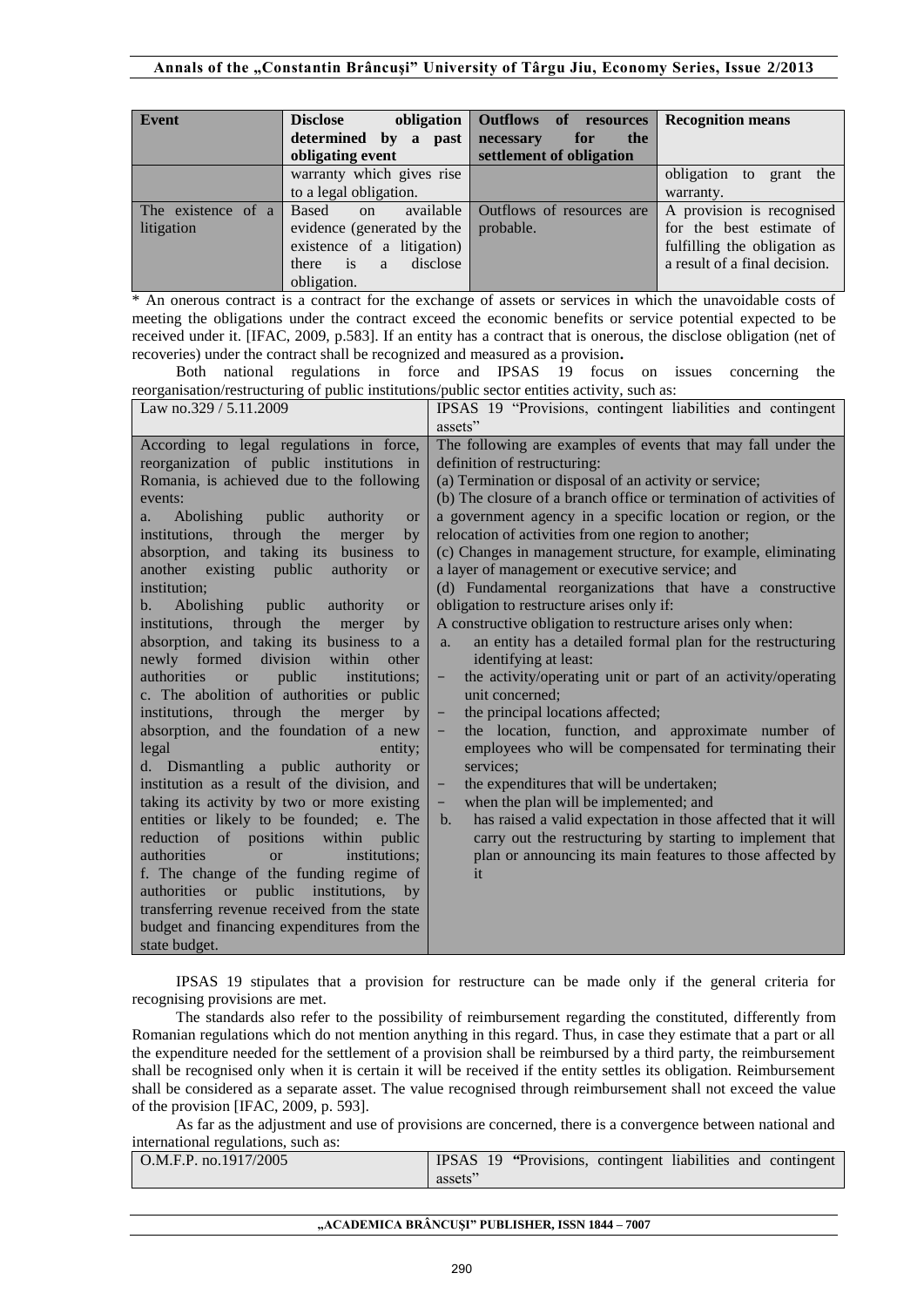# Annals of the "Constantin Brâncuși" University of Târgu Jiu, Economy Series, Issue 2/2013

| O.M.F.P. no.1917/2005                          | IPSAS 19 "Provisions, contingent liabilities and contingent       |
|------------------------------------------------|-------------------------------------------------------------------|
|                                                | assets"                                                           |
| Provisions must be revised on the              | Provisions must be revised on the date of each annual             |
| date of each annual balance sheet and          | balance sheet and adjusted in order to reflect the best disclose  |
| adjusted in order to reflect the best disclose | estimate.                                                         |
| estimate.                                      | In the event that an outflow of resources embodying               |
| In the event that for the settlement           | economic benefits and service potential is no longer possible for |
| of an obligation there is not probable an      | settling an obligation, the provisions must be reconsidered.      |
| outflow of resources or the outflow of         | A provision shall be used only for expenditures for which         |
| resources has just occurred, the provisions    | the provision was originally recognized.                          |
| must be cancelled by recurring to incomes.     |                                                                   |
| The provisions shall be used only in           |                                                                   |
| the purpose for which it was initially         |                                                                   |
| recognised.                                    |                                                                   |

Data on provisions are disclosed in financial statements such as:

| O.M.F.P. no.1917/2005 |                                                                          | IPSAS 19 "Provisions, contingent liabilities                   |  |  |
|-----------------------|--------------------------------------------------------------------------|----------------------------------------------------------------|--|--|
|                       |                                                                          | and contingent assets"                                         |  |  |
|                       | Data on provisions are included in the balance sheet of the public       | For each class of provisions, an entity must                   |  |  |
|                       | institution, at the beginning, respectively, at the end of the financial | disclose:                                                      |  |  |
|                       | year, grouped according to the two current/recurrent categories.         | the accounting value at the beginning<br>a.                    |  |  |
| B                     | <b>DEBTS</b>                                                             | and at the end of the period;                                  |  |  |
|                       | NON-CURRENT DEBTS- amounts to be paid over one year                      | additional provisions made during<br>b.                        |  |  |
| $\mathbf{1}$          | NON-CURRENT PAYMENT AMOUNTS (ct. 4042+269+46                             | that period, including an increase of the                      |  |  |
|                       | out of which                                                             | existent provisions;                                           |  |  |
|                       | Trade payables(ct. 4022+4622)                                            | the values used (the ones which appear<br>$\mathbf{c}$ .       |  |  |
| $\overline{2}$        | Long-term<br>loans                                                       | and were paid from the provision) during                       |  |  |
|                       | 1612+1622+1632+1642+4652+166+1672+168+169)                               | that period;                                                   |  |  |
| $\overline{3}$        | Provisions (ct 151)                                                      | the increase old updated value during<br>d.                    |  |  |
|                       | TOTAL NON-CURRENT DEBTS (line 24+25+26)                                  | the period due to the effect of time and                       |  |  |
| $\mathbf{1}$          | CURRENT DEBTS – amounts to be paid over one year (line 29)               | adjustments dues to the increase of discount                   |  |  |
|                       | out of which                                                             | rate.                                                          |  |  |
|                       | advance<br>payables<br>and<br>Trade<br>payments                          | Comparative data are not necessary.                            |  |  |
|                       | 401+403+4041+405+408+419+4621+473+481+482+483+269)                       | In the event that the entity chooses to                        |  |  |
|                       | which                                                                    | recognise in its financial statements                          |  |  |
|                       | Trade payables (ct. 401+403+4041+405+408+4621)                           | provisions for social benefits for which it                    |  |  |
|                       | with<br>the<br>Treasury<br><b>Debts</b>                                  | does not receive<br>directly from<br>its                       |  |  |
|                       | 440+441+4423+4428+444+446+4481+4671+4672+4673+4674                       | beneficiary a consideration at least equal to                  |  |  |
|                       | European<br>Community<br><b>Debts</b><br>towards the                     | amount of goods and services provided, it                      |  |  |
|                       | 4502+4512+452+4532+4542+4552/                                            | shall submit data on such provisions such as<br>outlined above |  |  |
| $\overline{2}$        | Short-term loans - amounts to be paid within one                         | An entity shall disclose for each class of                     |  |  |
|                       | 5186+5191+5192+4194+5195+5196+5197+5198)                                 | provisions:                                                    |  |  |
| 3.                    | Long-term loans – amounts to be paid during the current finan            | a brief description on the nature of<br>a.                     |  |  |
|                       | $(ct. 1611+1621+1631+1641+1651+1671+168+169)$                            | obligation and the estimate of timing of any                   |  |  |
| 4.                    | contributio<br>Personnel-related<br>salaries<br>and<br>related           | outflow of economic benefits or service                        |  |  |
|                       | 421+423+426+427+4281+431+437+438)                                        | potential:                                                     |  |  |
| 5.                    | Other similar rights granted to other individuals                        | the level of uncertainty related to the<br>b.                  |  |  |
|                       | unemployment allowances, scholarships) (ct. 422+424+429)                 | value or timing of such outflows. In the                       |  |  |
| 6.                    | Deferred income (ct. 472)                                                | event that the provision of adequate                           |  |  |
| 7.                    | Provisions (ct 151)                                                      | information is necessary, the entity shall                     |  |  |
|                       | TOTAL CURRENT DEBTS (line 28+32+33+34+35+36+37)                          | disclose the main data concerning future                       |  |  |
|                       | TOTAL DEBTS (line 27+38)                                                 | events, and:                                                   |  |  |
|                       | There is no further information on the provisions disclosed              | value<br>envisaged<br>$c_{\cdot}$<br>the<br>of<br>any          |  |  |
|                       | under explanatory notes (annexes to financial statements).               | reimbursement as the value of all assets                       |  |  |
|                       | There is no further information on contingent liabilities and            | recognised<br>the<br>mentioned<br>for                          |  |  |
|                       | contingent assets, as they are not included in the present accounting    | reimbursement is maintained.                                   |  |  |
|                       | regulations.                                                             |                                                                |  |  |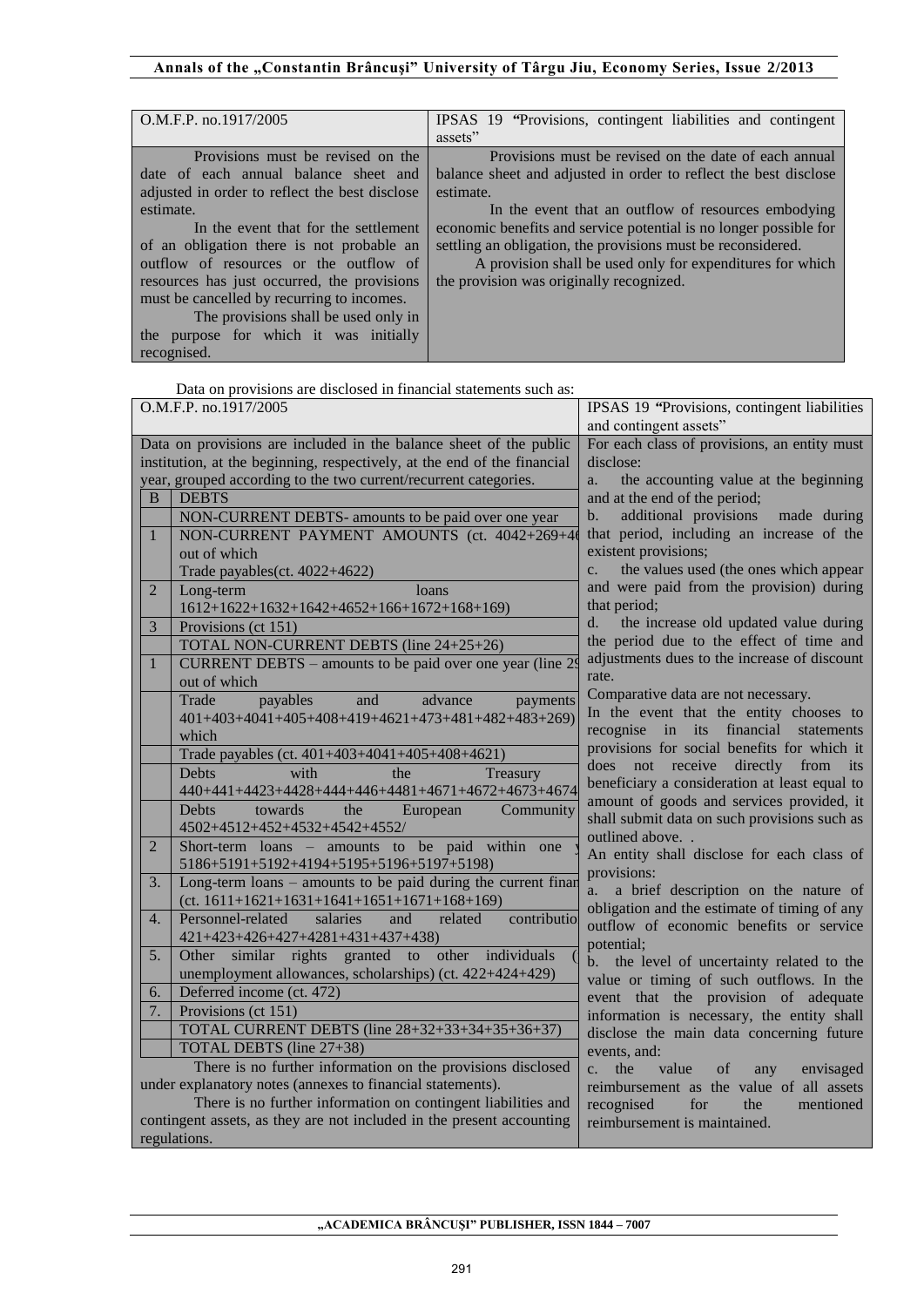# **2. Accounting disclosure of events and transactions on provisions**

Example 1 – provisions for litigation: a public institution is involved in a law suit with a client claiming damages of 40.000 lei (Romanian currency units) under operation N. the trial will continue under operation N+1 at the end of which the final decisions will be rendered. In accordance with the final decisions, the public institution is obliged to pay damages of 48.000 lei.

a. In operation N the public institution makes the provision for damages:

| 6812                                                                                                                | $=$                                            | 1511                        | 40.000 lei  |
|---------------------------------------------------------------------------------------------------------------------|------------------------------------------------|-----------------------------|-------------|
| "Operating expenditures for provisions"                                                                             |                                                | "Provisions for litigation" |             |
| b. In operation $N+1$ the increase of the provision set occurs:                                                     |                                                |                             |             |
| Provision set:                                                                                                      | 40.000 lei                                     |                             |             |
| Provisions needed:                                                                                                  |                                                |                             |             |
|                                                                                                                     | 48.000 lei                                     |                             |             |
| Provisions increase:                                                                                                | 8.000 lei                                      |                             |             |
| 6812<br>$=$                                                                                                         | 1511                                           |                             | 8.000 lei   |
| "Operating expenditures for provisions"                                                                             | "Provisions for litigation"                    |                             |             |
| c. According to the final judgement on the payment of damages the previously set provisions is cancelled:           |                                                |                             |             |
| 1511<br>$=$                                                                                                         | 7812                                           |                             | 48.000 lei  |
| "Provisions for litigation"                                                                                         | "Incomes from provisions"                      |                             |             |
|                                                                                                                     |                                                |                             |             |
| Example $2$ – provisions for warranties granted to clients. In operation N a provision is set for warranties        |                                                |                             |             |
| granted to clients for the amount of 16.000 lei (Romanian currency units). The warranty related expenditures in     |                                                |                             |             |
| operation N represent 10.400 lei, out of which salaries related expenditures 6.400 lei, materials 4.000 lei. At the |                                                |                             |             |
| end of operation N the institution considers that the estimated value of repairs will be of 14.000 lei and it shall |                                                |                             |             |
| operate a corresponding decrease of provisions.                                                                     |                                                |                             |             |
| a. The provisions for warranties under operation N:                                                                 |                                                |                             |             |
| 6812                                                                                                                | 1512                                           |                             | 16.000 lei  |
|                                                                                                                     |                                                |                             |             |
| "Operational expenditures for provisions"                                                                           | "Provisions for warranties granted to clients" |                             |             |
| b. Recording warranty-related expenditures occurring in operation N (materials and workmanship):                    |                                                |                             |             |
| 602                                                                                                                 | 302                                            |                             | 4.000 lei   |
| "Expenditures for consumables"                                                                                      | "Consumables"                                  |                             |             |
| 641<br>$\equiv$                                                                                                     | 421                                            |                             | 6.400 lei   |
| "Expenditures for staff salary"                                                                                     | "Staff- outstanding salaries"                  |                             |             |
| c. Cancellation of the existent provision at the end of operation N:                                                |                                                |                             |             |
|                                                                                                                     |                                                |                             |             |
| provision set:                                                                                                      | 16.000 lei                                     |                             |             |
| provision needed:                                                                                                   | 14.000 lei                                     |                             |             |
| Provision cancellation:                                                                                             | 2.000 lei                                      |                             |             |
| 1512<br>$=$                                                                                                         | 7812                                           |                             | 2.000 lei   |
| "Provisions for warranties granted to clients"                                                                      | "Incomes from provisions"                      |                             |             |
| Example $3$ – provisions for restructure: under governmental decisions they decide on the closing of                |                                                |                             |             |
| division within a governmental agency on the basis of a detailed plan related to a restructure operation. The       |                                                |                             |             |
|                                                                                                                     |                                                |                             |             |
| estimated expenditures are: severance payments to redundant employees 90,000 lei, loss of guarantees made by        |                                                |                             |             |
| utility providers 3,000 lei. Estimated revenue for the sale price of the building where that division is            |                                                |                             |             |
| headquartered 300,000 lei. The accounting value of the building is of 750.0000 lei, with a depreciation             |                                                |                             |             |
| amounting to 70%.                                                                                                   |                                                |                             |             |
| a. the provision for restructure (the recognition value of provision is given by the total amount of                |                                                |                             |             |
| expenditures estimated for the restructure):                                                                        |                                                |                             |             |
| 6812                                                                                                                | $=$                                            | 1518                        | 93.000 lei  |
| "Operational expenditures for provisions"                                                                           |                                                | "Other provisions"          |             |
|                                                                                                                     |                                                |                             |             |
| b. registration of operations determined by the actual restructure:                                                 |                                                |                             |             |
| b1. Granting severance payments:                                                                                    |                                                |                             |             |
| 679<br>$=$                                                                                                          | 4621                                           |                             | 90.000 lei  |
| "Other expenditures"                                                                                                | "Lenders under one year"                       |                             |             |
| b2. Loss of warranties granted for utility providers:                                                               |                                                |                             |             |
| 663                                                                                                                 |                                                |                             |             |
|                                                                                                                     |                                                |                             |             |
|                                                                                                                     | 267                                            |                             | 3.000 lei   |
| "Loss of receivables"                                                                                               | "Receivables"                                  |                             |             |
| b3. Selling of the building headquartering the restructured division (VAT is not included for such an               |                                                |                             |             |
| operation):                                                                                                         |                                                |                             |             |
| 4611<br>$=$                                                                                                         | 791                                            |                             | 300.000 lei |
| "Lenders under one year"                                                                                            |                                                |                             |             |
|                                                                                                                     | "Revenues from the sale of state assets"       |                             |             |
| b4. The sold building is no longer the object of accounting registration (partially liquidated):                    |                                                |                             |             |
| %<br>$=$                                                                                                            | 212                                            |                             | 750.000 lei |
|                                                                                                                     | "Buildings"                                    |                             |             |
|                                                                                                                     |                                                |                             |             |